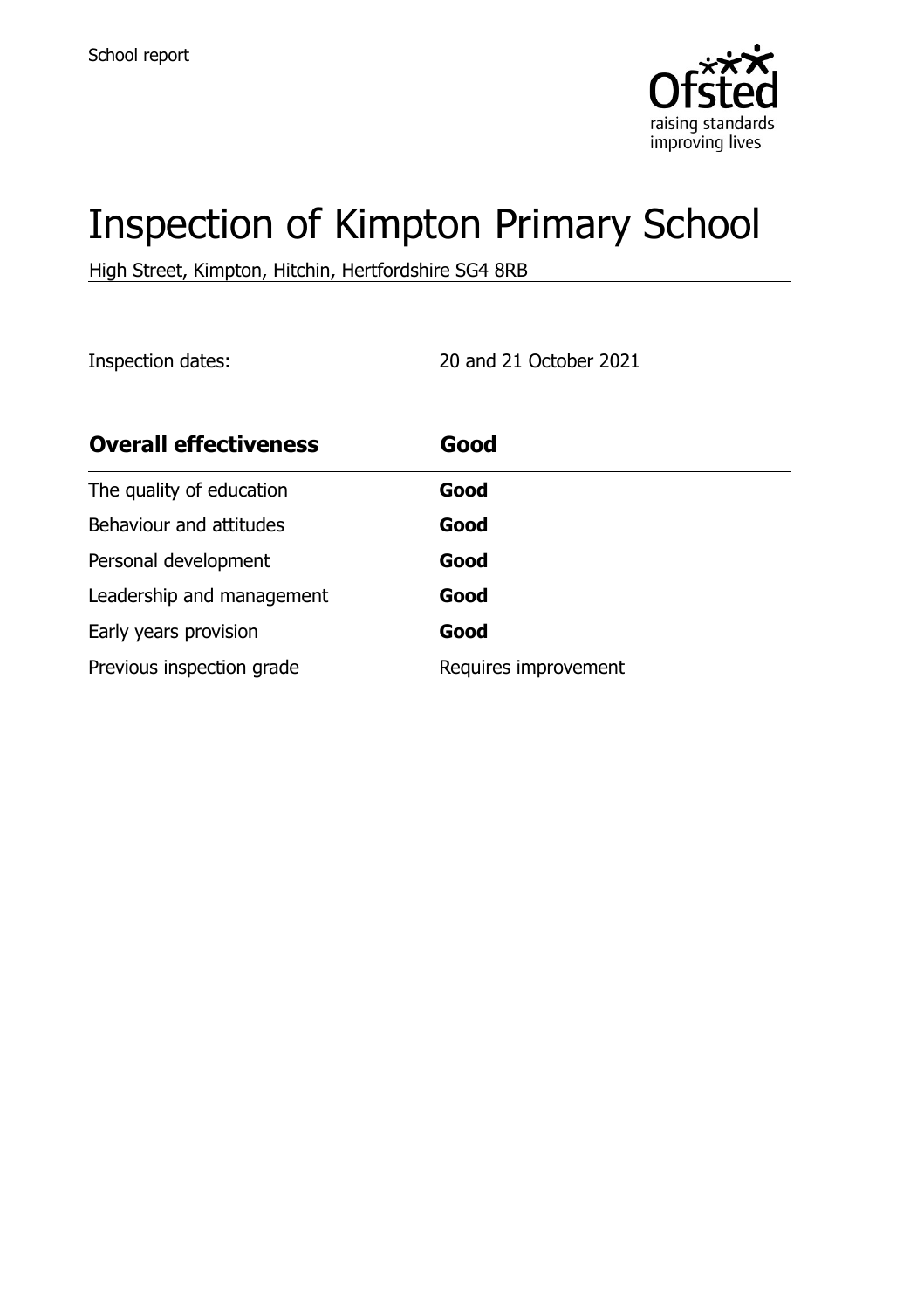

## **What is it like to attend this school?**

Pupils at Kimpton Primary have the 'K factor'.

Pupils enjoy coming to school and love learning. Pupils behave well in lessons and throughout the school day. There is a respectful culture in the school. Pupils have positive relationships with each other and staff. Pupils show pride in their work. They are engaged in their learning because it is relevant and meaningful to them.

Pupils meet the high expectations staff have for them. Staff encourage pupils to take on responsibilities such as being members of the pupil parliament and the eco or fair-trade committees. Pupils are taught leadership skills, how to represent their class's views and about what could make the world a better place.

Pupils report that bullying rarely happens and if it does adults deal with it quickly. Pupils feel safe and know whom to talk to if they are worried.

Parents recognise how well leaders have improved the school. Comments made that summarise what parents said include 'The school continues to go above and beyond expectations', and that the school 'is an incredible asset to the local community'.

#### **What does the school do well and what does it need to do better?**

Leaders and staff have worked well together to improve the quality of education since the previous inspection. There is an ambitious, well-planned curriculum that is being delivered effectively in most subjects. Leaders make sure teachers adapt their planning to meet pupils' needs. In a few subjects, such as art and geography, the implementation of the new plans is still at an early stage.

Pupils achieve well in most subjects. Teachers adapt the carefully designed plans to effectively meet the needs of pupils. Staff skilfully use assessment to check for any gaps in pupils' learning. Pupils show they can use their prior learning before moving on to the next lesson. However, there are occasions where staff lack subject knowledge and confidence in how to deliver plans effectively. In these cases, pupils are not achieving as well as they could.

Leaders have ensured that younger pupils get off to a good start with their reading. Staff are well trained and able to use effective strategies to help pupils learn to read well. Pupils love reading, even the few pupils that find reading difficult. A clearly structured reading curriculum is in place. This begins in Nursery. When pupils enter the Reception class, they learn the sounds that link to letters. Staff choose books for pupils that are well suited to their stage of development. This supports pupils to become fluent readers. Leaders check closely to ensure pupils do not fall behind. If pupils do, they are swiftly supported to get back on track.

Leaders ensure that pupils with special educational needs and/or disabilities (SEND) are able to successfully access the same ambitious curriculum as other pupils. Staff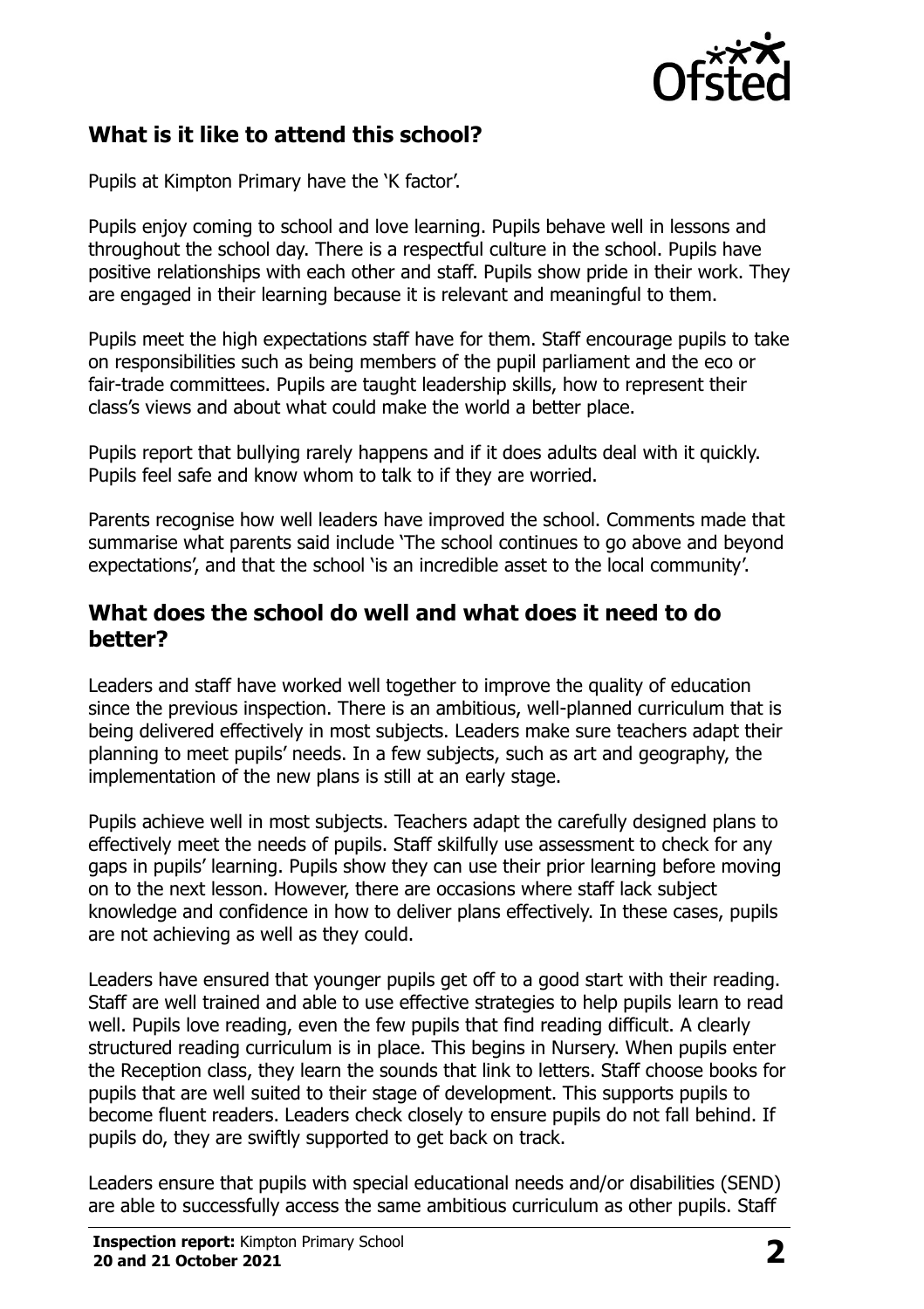

identify needs accurately and the support given is specific to each pupil. Pupils with SEND remember their learning and use new knowledge, including vocabulary, well.

All staff understand and apply the 'K factor' behaviour system. This, alongside the range of wider opportunities offered to develop pupils' personal development, leads to a highly motivating and aspirational culture in the school. Pupils show kindness and consideration to others. Where a few pupils are particularly vulnerable, leaders have ensured effective strategies are in place so that pupils can continue to learn successfully. Through assemblies and time for reflection, pupils understand about healthy relationships, and the difference between right and wrong.

Governors have supported leaders and hold leaders to account to ensure they have effectively addressed the areas for improvement from the last inspection. Governors have high expectations and challenge leaders if actions are not followed up promptly. Governors and the local authority ask challenging questions to hold leaders to account for the quality of education. This has successfully contributed to the improvements leaders have made.

## **Safeguarding**

The arrangements for safeguarding are effective.

Pupils say that they feel safe in school. The thoroughly planned personal, social and health education (PSHE) curriculum ensures pupils learn about bullying, harassment, online safety and mental health. Pupils can talk about these aspects with confidence.

Staff are well trained and understand the risks and challenges pupils and families may face.

Leaders maintain detailed records. Leaders work closely with other agencies to keep vulnerable pupils safe. Leaders follow up concerns repeatedly until pupils and families receive the support they need. Leaders are in the process of combining information held on safeguarding, SEND and behaviour to make the accessing of information easier and even more precise.

## **What does the school need to do to improve?**

#### **(Information for the school and appropriate authority)**

 Leaders have ensured that the ambitious curriculum is delivered well and adapted to meet pupils' needs in most subjects. However, this is not the case in a few subjects, such as art and geography. Leaders need to ensure staff have the skills, knowledge and confidence to deliver the curriculum plans across all subjects so the quality of education is equally effective in ensuring pupils achieve well throughout the curriculum.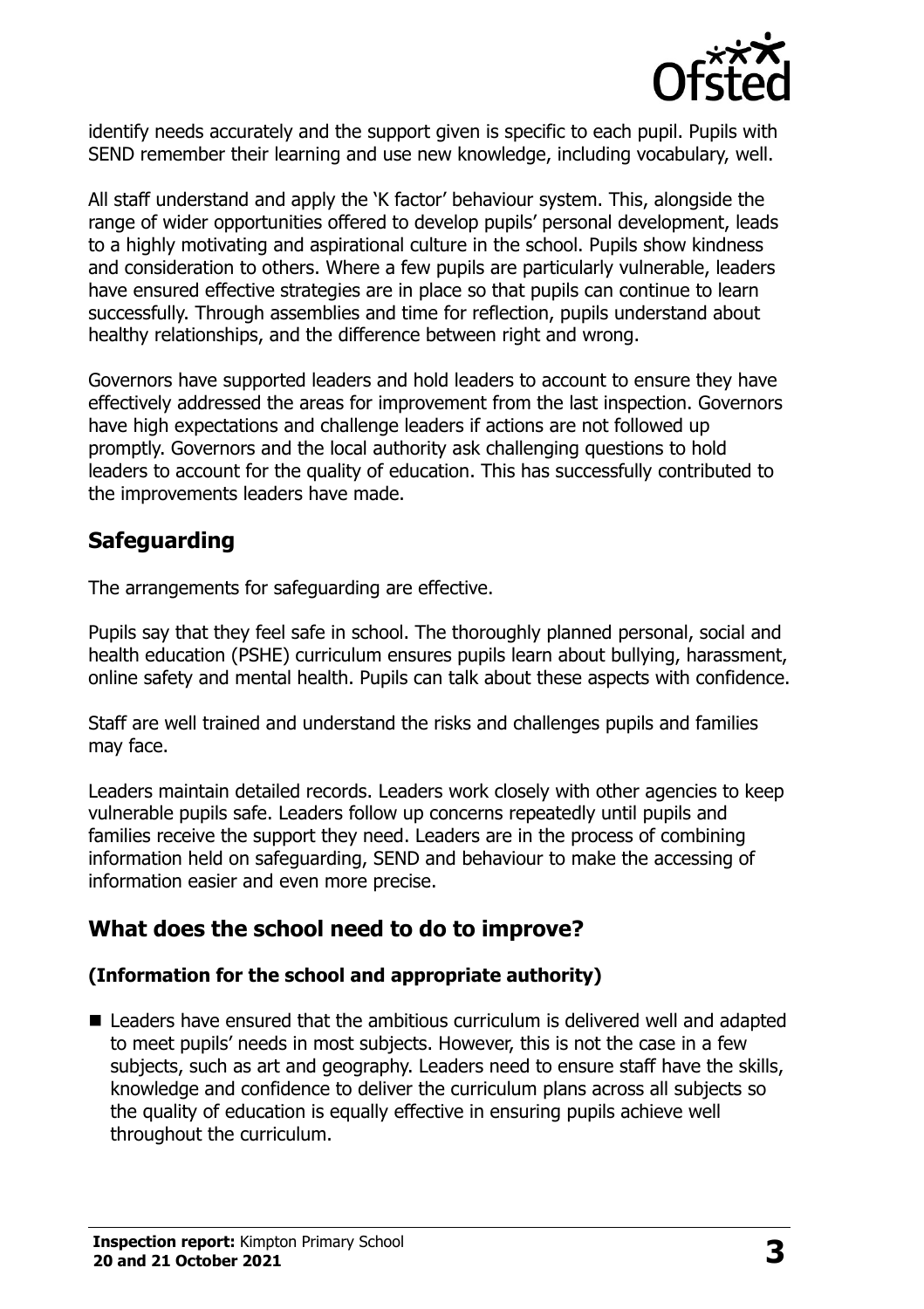

### **How can I feed back my views?**

You can use [Ofsted Parent View](http://parentview.ofsted.gov.uk/) to give Ofsted your opinion on your child's school, or to find out what other parents and carers think. We use information from Ofsted Parent View when deciding which schools to inspect, when to inspect them and as part of their inspection.

The Department for Education has further [guidance](http://www.gov.uk/complain-about-school) on how to complain about a school.

If you are the school and you are not happy with the inspection or the report, you can [complain to Ofsted.](http://www.gov.uk/complain-ofsted-report)

#### **Further information**

You can search for [published performance information](http://www.compare-school-performance.service.gov.uk/) about the school.

In the report, '[disadvantaged pupils](http://www.gov.uk/guidance/pupil-premium-information-for-schools-and-alternative-provision-settings)' refers to those pupils who attract government pupil premium funding: pupils claiming free school meals at any point in the last six years and pupils in care or who left care through adoption or another formal route.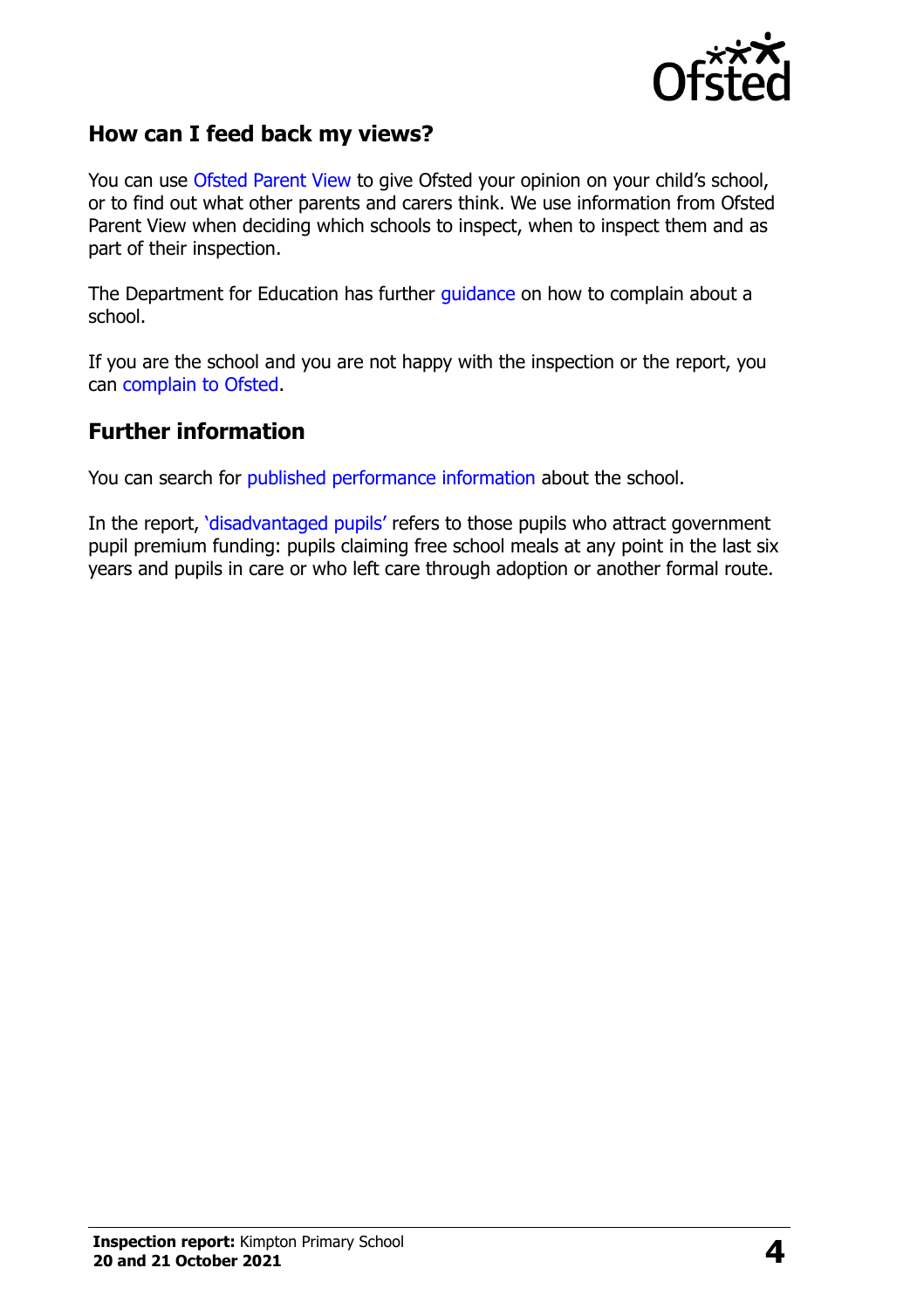

## **School details**

| Unique reference number             | 117118                                                               |
|-------------------------------------|----------------------------------------------------------------------|
| <b>Local authority</b>              | Hertfordshire                                                        |
| <b>Inspection number</b>            | 10200515                                                             |
| <b>Type of school</b>               | Primary                                                              |
| <b>School category</b>              | Maintained                                                           |
| Age range of pupils                 | 3 to 11                                                              |
| <b>Gender of pupils</b>             | Mixed                                                                |
| Number of pupils on the school roll | 182                                                                  |
| <b>Appropriate authority</b>        | The governing body                                                   |
| <b>Co-Chairs of governing body</b>  | Josie Nicholson and Jane Murray                                      |
| <b>Headteacher</b>                  | <b>Tracy Clements</b>                                                |
| Website                             | www.kimpton.herts.sch.uk                                             |
| Dates of previous inspection        | 10 and 11 January 2018, under section 5<br>of the Education Act 2005 |

## **Information about this school**

- $\blacksquare$  The headteacher joined the school prior to the previous inspection. Since then, she has appointed a new leadership team. Four new teachers have joined the school in the last two years.
- $\blacksquare$  The school does not use any alternative provision.

## **Information about this inspection**

The inspectors carried out this inspection under section 5 of the Education Act 2005.

This was the first routine inspection the school received since the COVID-19 pandemic began. Inspectors discussed the impact of the pandemic with school leaders and have taken that into account in their evaluation.

- Inspectors met with the headteacher, the deputy headteacher, subject leaders, eight members of the governing board, including the chair of governors, and a representative from the local authority.
- **Inspectors carried out deep dives in these subjects: early reading, mathematics,** geography and art. For each deep dive, inspectors met with subject leaders,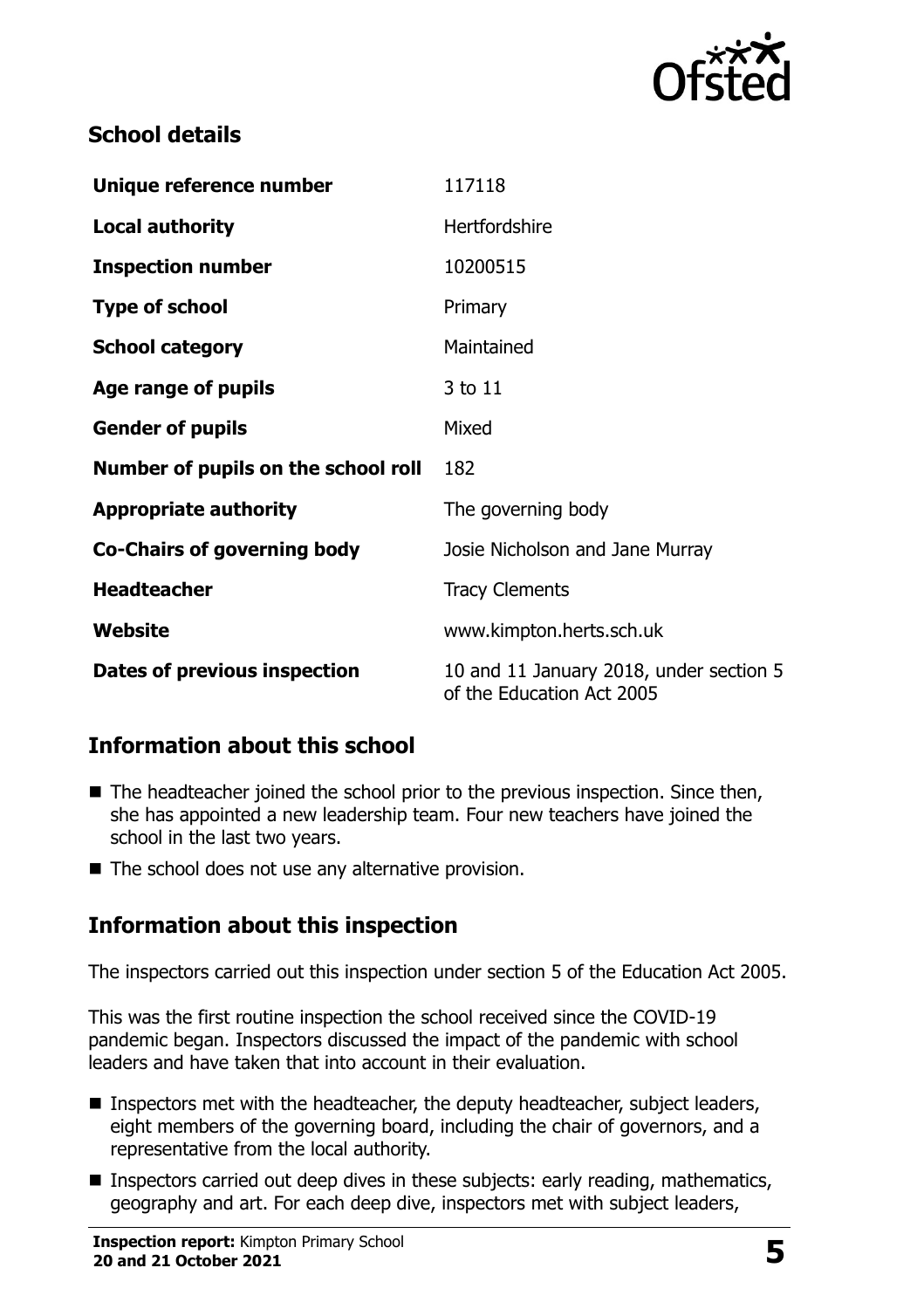

looked at curriculum plans, visited a sample of lessons, spoke to teachers, spoke to some pupils about their learning and looked at samples of pupils' work.

- **Inspectors also spoke with the subject leaders for music and PSHE.**
- **Inspectors visited the breakfast club and the wraparound care club and observed** behaviour during playtimes and lunchtimes.
- To inspect safeguarding, inspectors checked the single central record of recruitment and vetting checks. They scrutinised pupils' safeguarding files, behaviour logs, records of administering medication and attendance information held by the school.
- Inspectors considered a wide range of information about the school, including leaders' self-evaluation, minutes of the governing board meetings and the school's website.
- Inspectors considered 56 responses relating to this academic year to Parent View, Ofsted's online survey, including 46 free-text responses submitted during the inspection. Inspectors also reviewed 21 responses to the staff questionnaire and 49 responses to the pupil questionnaire.

#### **Inspection team**

Isabel Davis, lead inspector **Her Majesty's Inspector** 

Declan McCarthy **Declan McCarthy Ofsted Inspector**